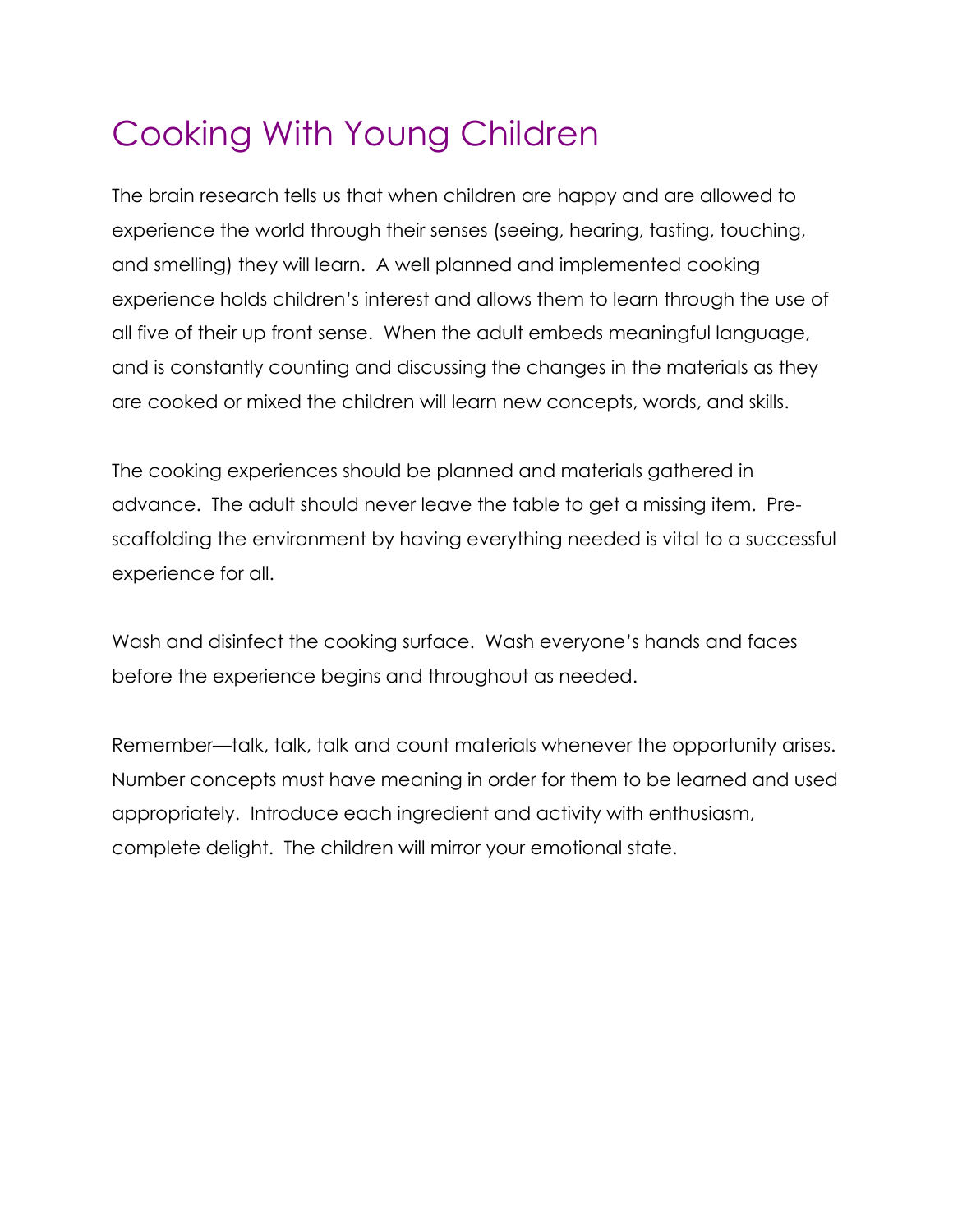# **Granola Bars**

### **Materials needed:**

1 ½ sticks butter 1 cup dried apricots or cranberries, raisins, etc.  $1\frac{1}{2}$  cups oats 1 cup flour 1 cup brown sugar  $\frac{1}{4}$  tsp salt  $\frac{1}{4}$  tsp cinnamon 1 ½ tsp vanilla measuring spoons measuring cups large bowl spoon for stirring 9 inch pan lined with greased aluminum foil and greased

- Introduce each item and let children taste.
- Let children help add each ingredient to the large bowl.
- Let children help stir mix in the bowl.
- Pour into a pan to bake in oven. Talk about heat and oven. (Bake 40 min. at 350)
- Let cool and cut into squares to eat.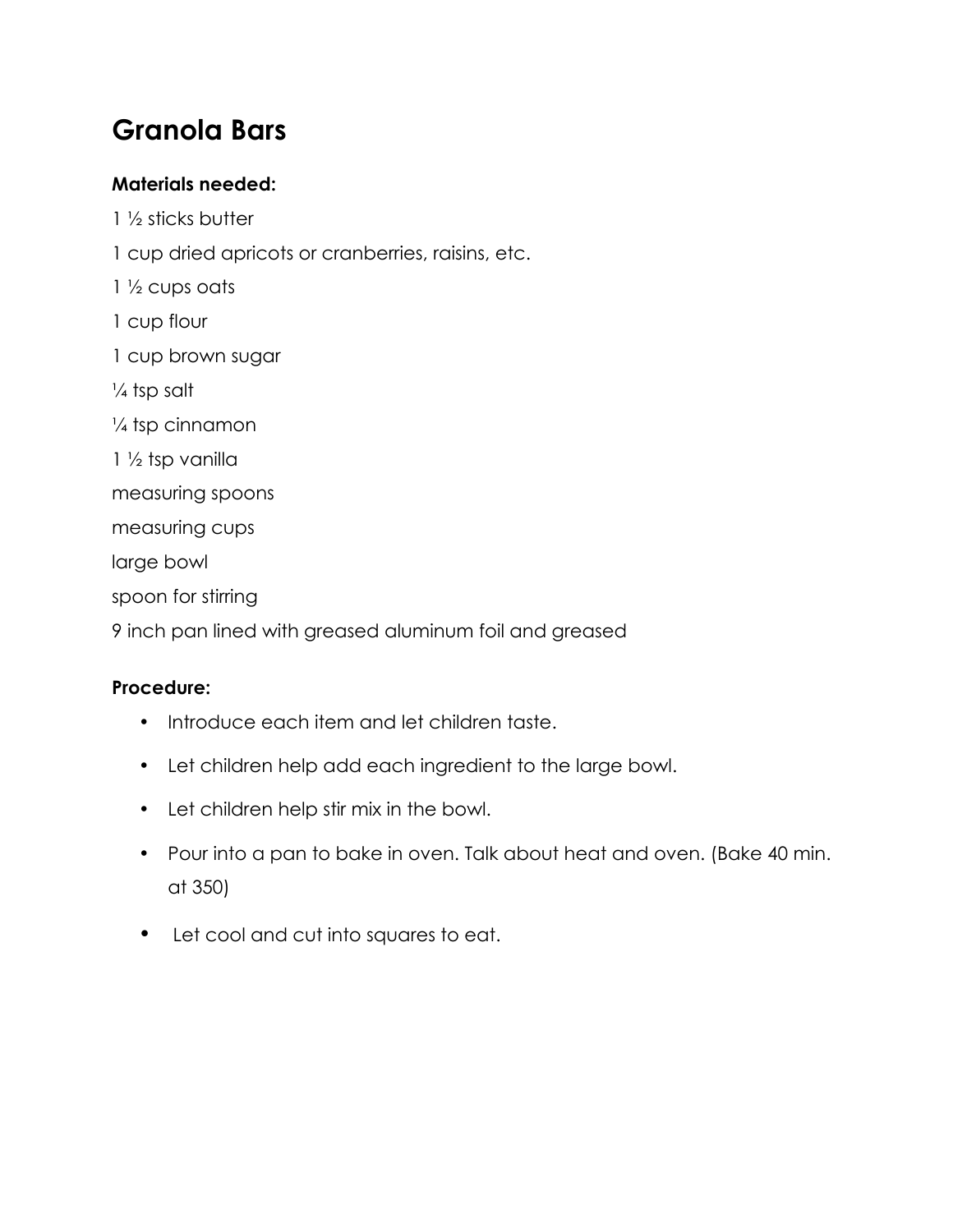### **Burritos**

#### **Materials needed:**

block of cheddar cheese head of lettuce fresh tomato ground meat (turkey) can of refried beans without lard mild salsa taco seasoning sour cream small corn or flour tortillas tongue depressors paper plates, electric skillet spatula cheese grater

- Talk about ingredients and let each child taste and smell them.
- Talk about how they are going to build a burrito
- Plug in skillet and add seasonings to cook. Talk to the children about how hot it is and how it is cooking. If you cannot cook have these prepared in advance.
- Let each child take turns using the cheese grater to grate cheese into a bowl with the help of the adults hands
- Let children pull off a leaf of lettuce and rip it up and set it on their paper plate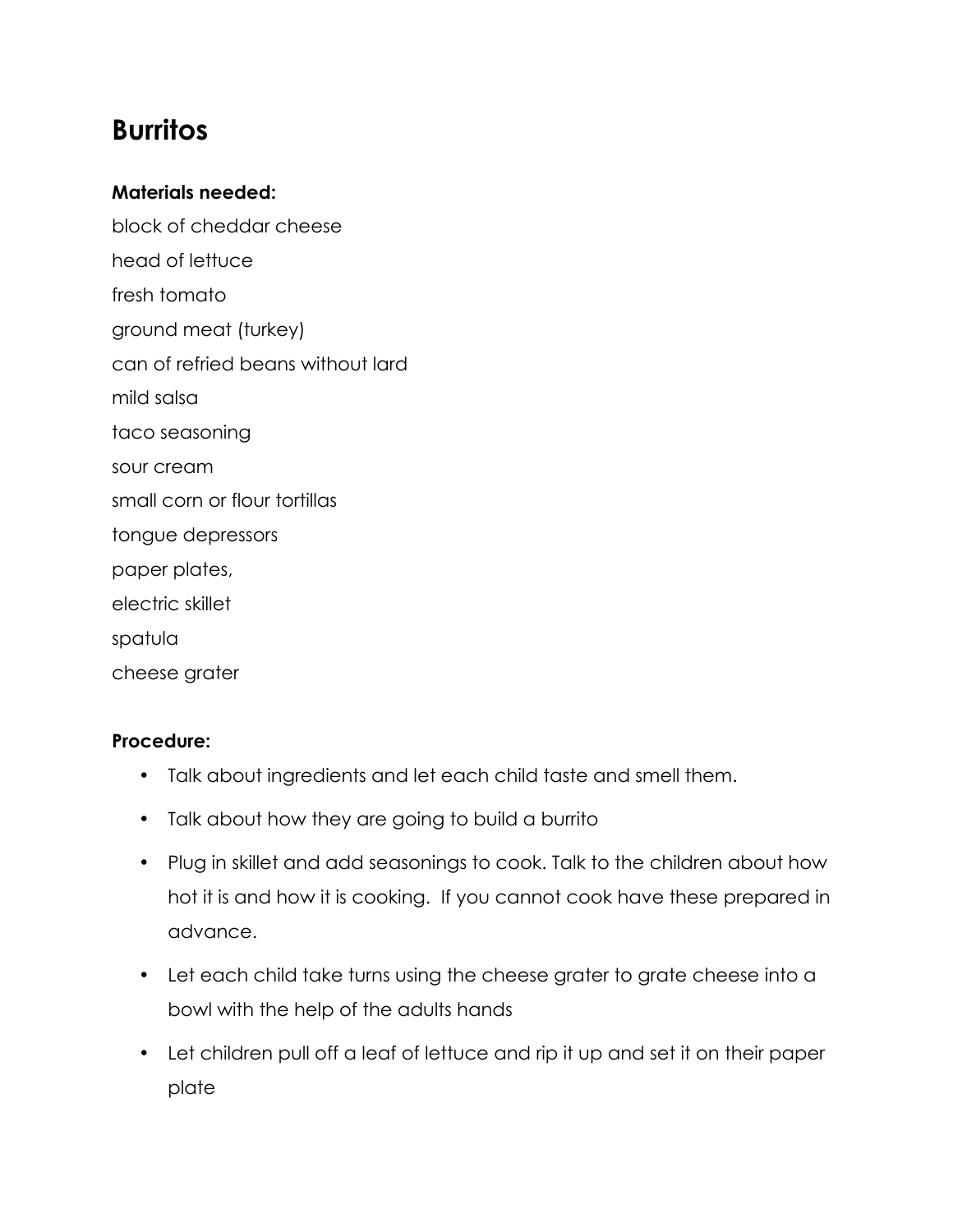- Slice a tomato then give each child a slice and a tongue depressor or serrated plastic knife to cut it up.
- Give children a piece of a tortilla and let them spread the refried beans, and put the other ingredients they choose on. (meat, sour cream, tomato, salsa, lettuce, and cheese on it.) Roll it up and eat away. **Remember this is their experience. Let them make and eat it their way.**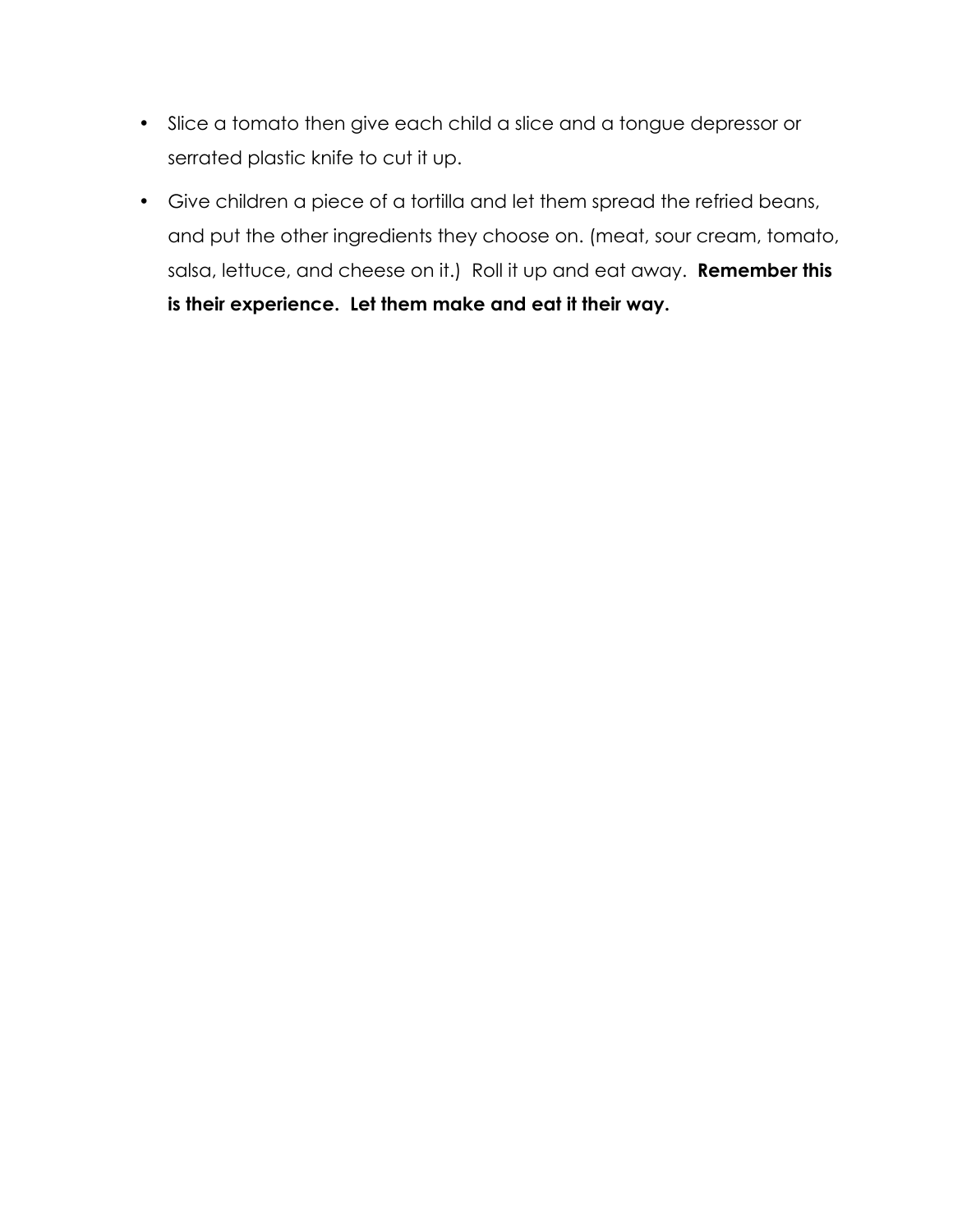# **Egg Salad Sandwiches**

### **Materials needed:**

mayo mustard one hard-boiled egg for each child & one for demonstration 1 uncooked egg pickle relish bread cut into quarters tongue depressors paper plates small bowl for each child and 1 for demonstration (you can also use a cookie cutter to cut the bread into a shape that matches your theme)

- Talk about ingredients and let each child taste and smell them.
- Talk about eggs shape, texture, (break a raw egg into a bowl so you can show the difference between it and the cooked egg.)
- Give each child a bowl with a boiled egg and a tongue depressor. Let children cut up their egg with the tongue depressor.
- Let each child add other ingredients that **they like** to eggs. (mayo, mustard, pickles.) Each child may have different tastes and that is ok!
- Give them time to mix everything together.
- Give each child two-pieces of bread and have them spread the egg mixture on it. (If you are using a cookie cutter let the children use it at this time to cut the sandwich into a shape. You will probably need to help push their hand down to cut through the bread)
- Now eat, but if they eat any or all before it is made that is fine. **This is their experience. Do not be too controlling.**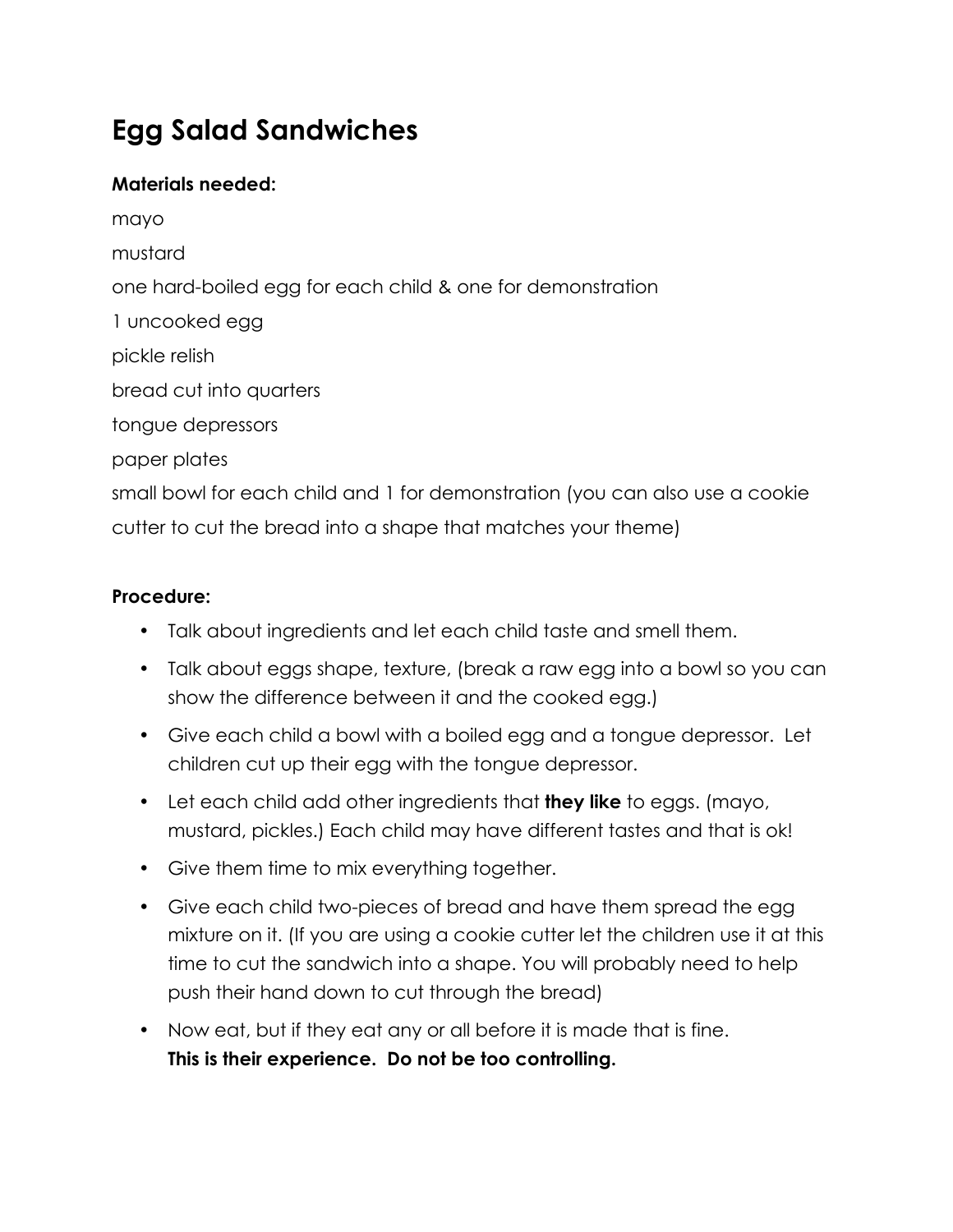# **Fruit Salad**

A good book to read with this experience is "The Hungry Caterpillar" by Eric Carle

### **Materials needed:**

honey (children must be over the age of two to consume honey) vanilla yogurt a variety of soft fruit (examples: banana, melon, kiwi, strawberry, pineapple, etc.) tongue depressors small plates and bowls for each child big bowl mixing spoon

- Talk about ingredients (yogurt and honey) and let each child taste and smell them.
- Let children mix yogurt and honey to the sweetness you like in a big bowl. Set aside.
- Talk about fruit colors, texture, size, shape, sweet, sour etc..
- Give each child a plate, bowl and a tongue depressor.
- Give each child one piece (2 inches of banana, peeled  $\frac{1}{4}$  of an apple etc.) of fruit at a time to cut up (if you have a banana let them peel it).
- When they finish with one, have them put it in their bowl. (Each child may like different fruit, encourage them to taste but let them choose what they like.)
- Continue to let them cut the fruit until they have all the different kinds of fruit in their bowl.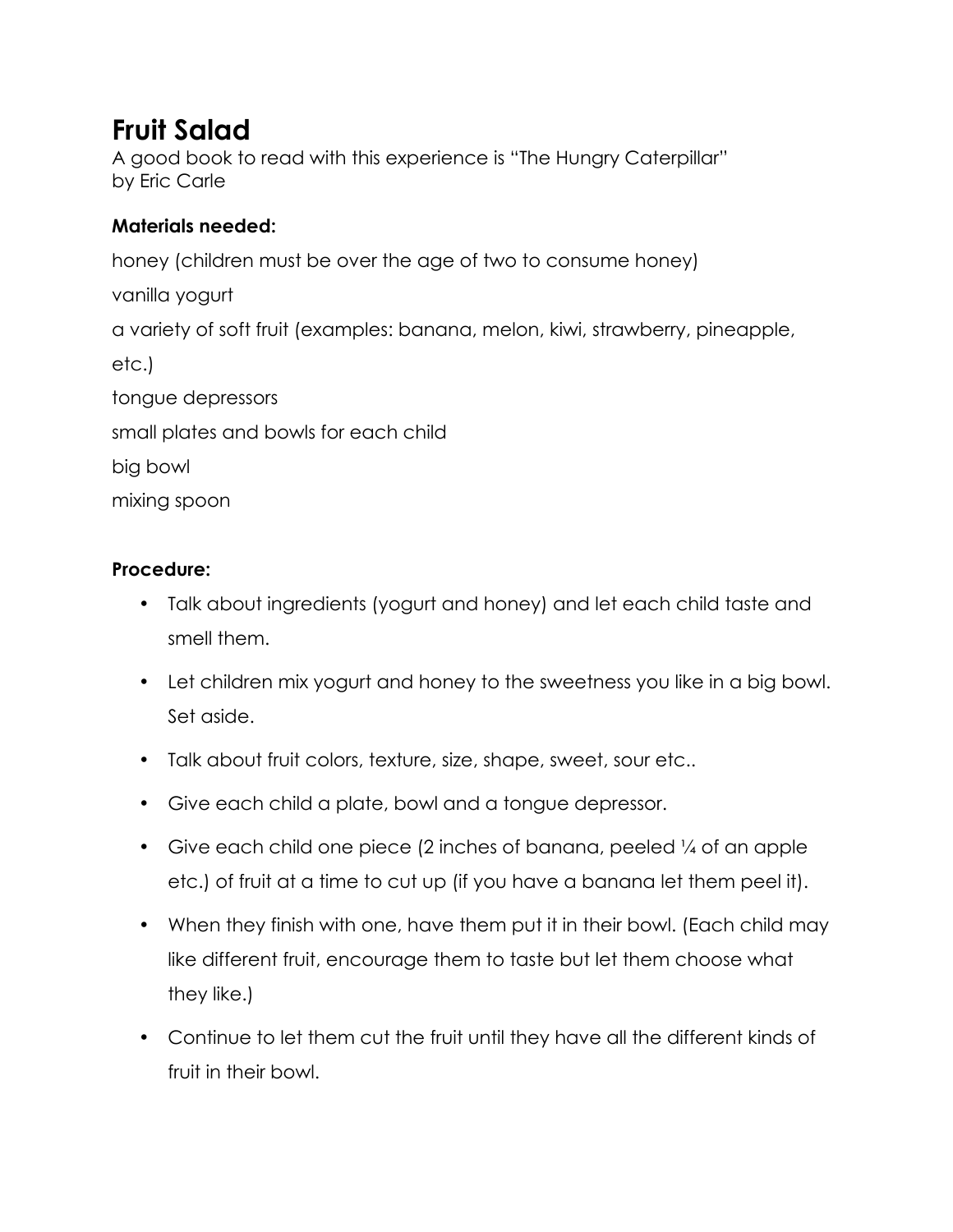- Let each child add a little of the yogurt mixture to their salad. **It is fine if they don't want any.**
- Now eat but if they eat any or all before it is made that is fine. **Remember this is their experience.**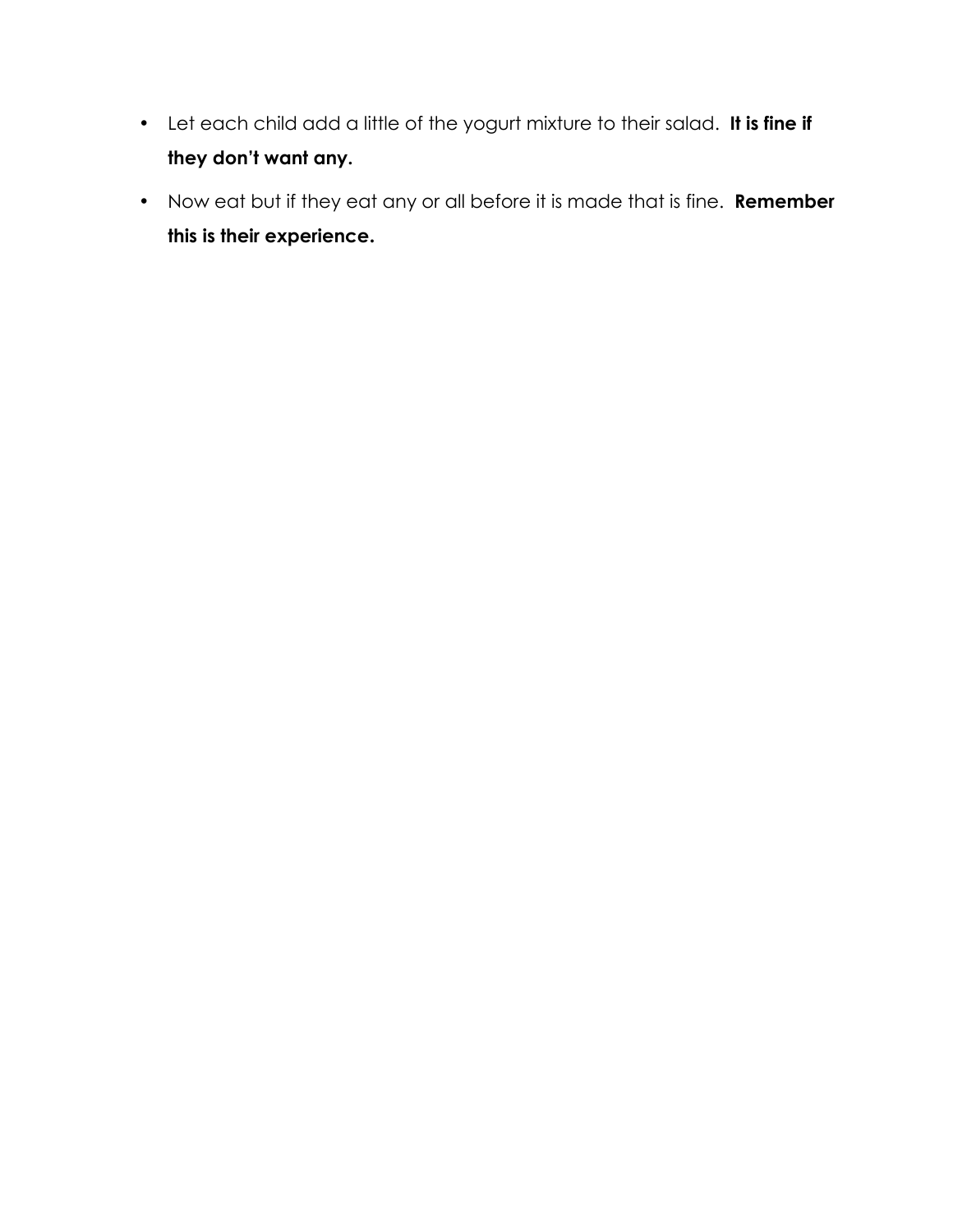# **Heart Shaped Toast**

#### **Materials needed:**

one slice bread for each child red food coloring milk jelly small cups plates small paint brushes heart shaped cookie cutter tongue depressors toaster small pitcher

- Talk about ingredients and let each child taste and smell them.
- Talk about toaster and heat.
- Mix milk and food coloring in a small pitcher to desired color
- Give each child a piece of bread, paintbrush, small cup with milk mixture
- Let children paint bread.
- Toast bread
- Let each child cut out heart shape with cookie cutter.
- Give each child a plate with heart toast, dollop of jelly, and tongue depressor.
- Let children spread jelly on toast.
- Now eat but if they eat any or all before it is made that is fine.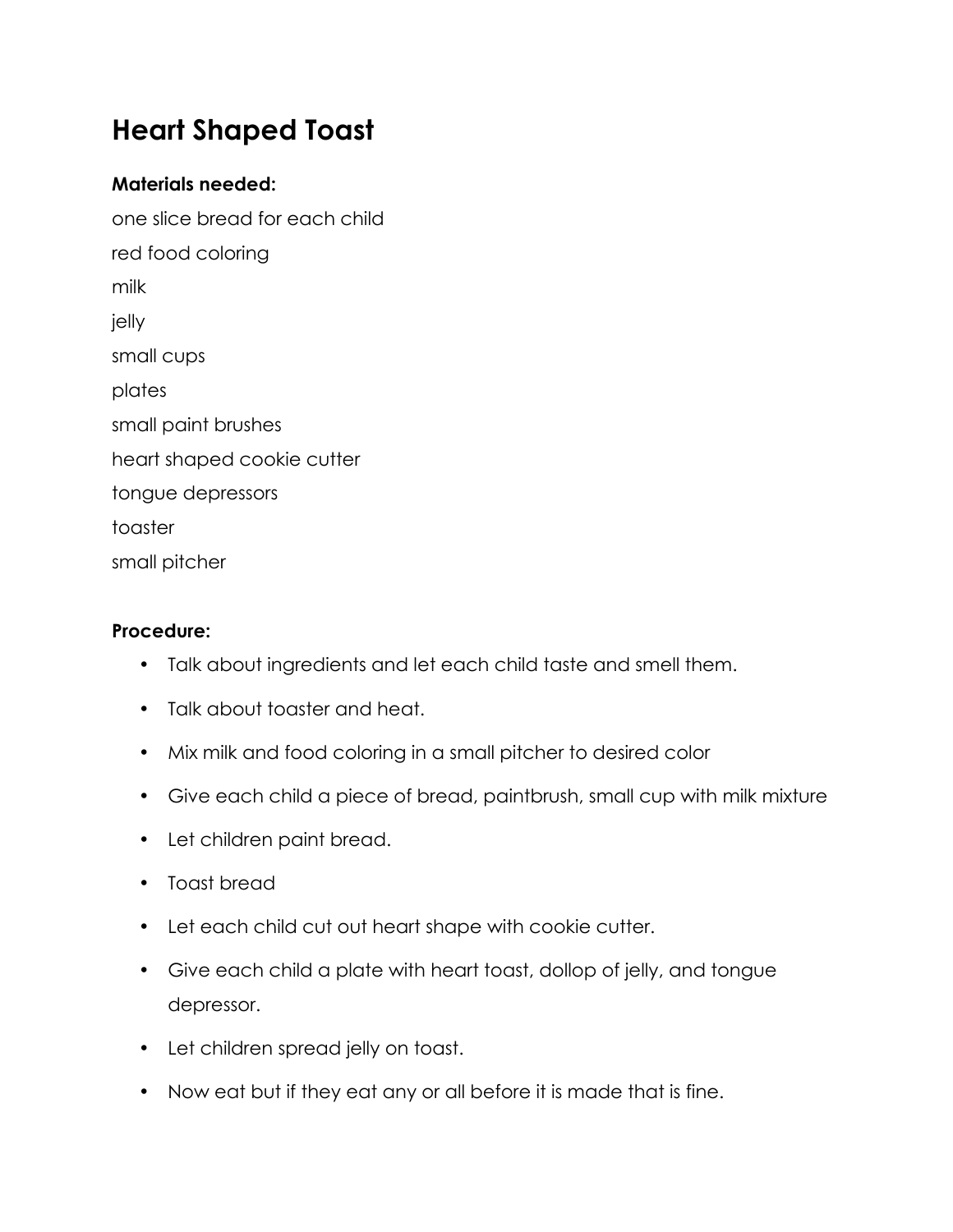### **Pasta Salad**

#### **Materials needed:**

mayo mustard cooked pasta (any interesting shape) chopped celery shredded carrots olives shredded cheese bowls tongue depressor a few pieces of uncooked pasta.

- Talk about ingredients and let each child taste and smell them.
- Let children have a piece of uncooked pasta and talk about what happens when it is cooked.
- Give each child a bowl
- Let children add pasta.
- Let each child add other ingredients that they like to the pasta.
- Give children a tongue depressor and let them mix all the ingredients together.
- Now eat but if they eat any or all before it is made that is fine.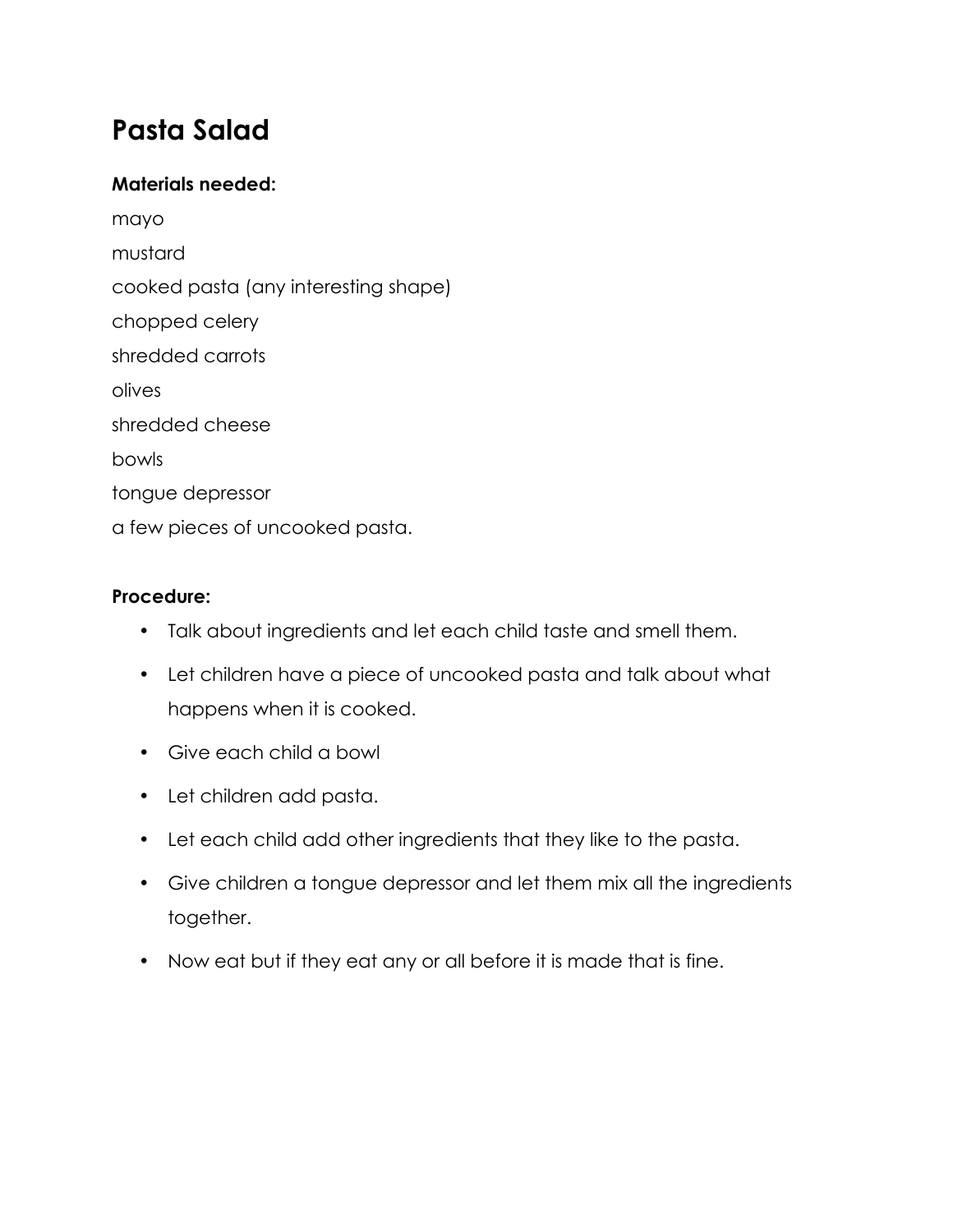# **Individual Pizzas**

### **Materials needed:**

1/2 of English muffin for each child pizza sauce shredded cheese can of sliced black olives chopped up pepperoni plates tongue depressors sheet pan

- Talk about ingredients and let each child taste and smell them.
- Give each child a plate, 1/2 of English muffin, a dollop of pizza sauce, and a tongue depressor.
- Let children spread sauce on muffin.
- Give each child some cheese to sprinkle on the top.
- Give each child olives and pepperoni to put on pizza if they like.
- Put pizzas on a sheet pan, bake about five minutes. (Talk about heat and what will happen to the pizzas).
- Let the children eat their pizzas, but if they eat any or all before it is finished being made it is ok.
- If a child doesn't want a certain ingredient that is fine. Remember, this is their experience.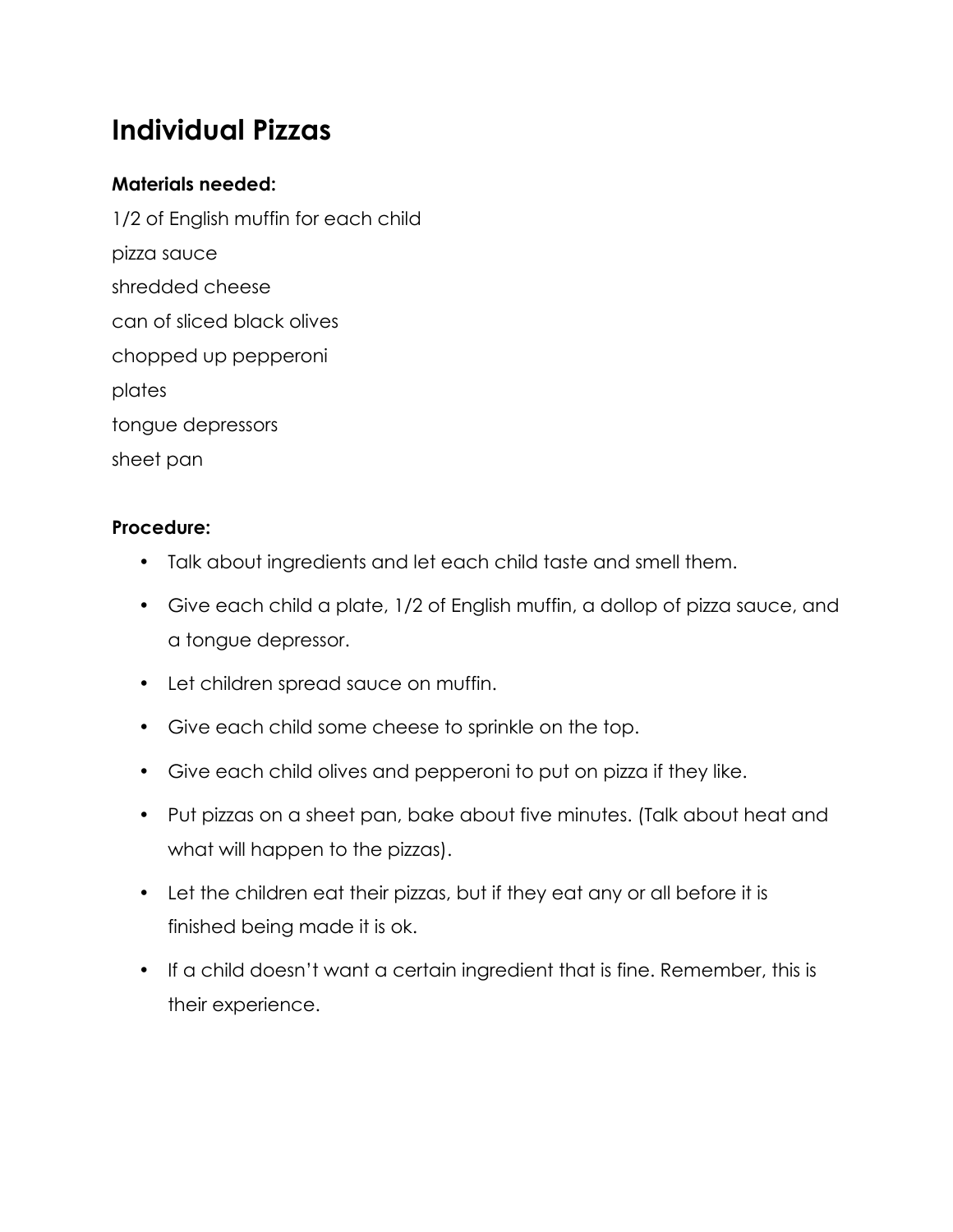# **Green Salad**

#### **Materials needed:**

various colors, sizes, and shapes of lettuce,

- 1 cucumber
- 1 or two ripe tomatoes
- shredded carrot pieces
- ranch dressing
- a bowl or each child a plate
- a plastic serrated knife.

- Talk about ingredients and let each child taste and smell them.
- Give children a leaf of washed lettuce and show them how to tear it into small pieces. Continue to tear pieces until each child has enough in their bowl for a salad.
- Give each child a peeled piece of cucumber (2 inches) to cut with their knife. Let them cut however they can.
- Give each child a piece of tomato to cut with their knife.
- Let each child take a little shredded carrot for their salad.
- **Remember, this is their experience and if they don't want try an ingredient do not push…encourage only**.
- Give each child a plastic spoon or fork. Show them how to **gently** toss their salad in the bowl.
- Offer dressing
- Now eat but if they eat any or all before it is made that is fine.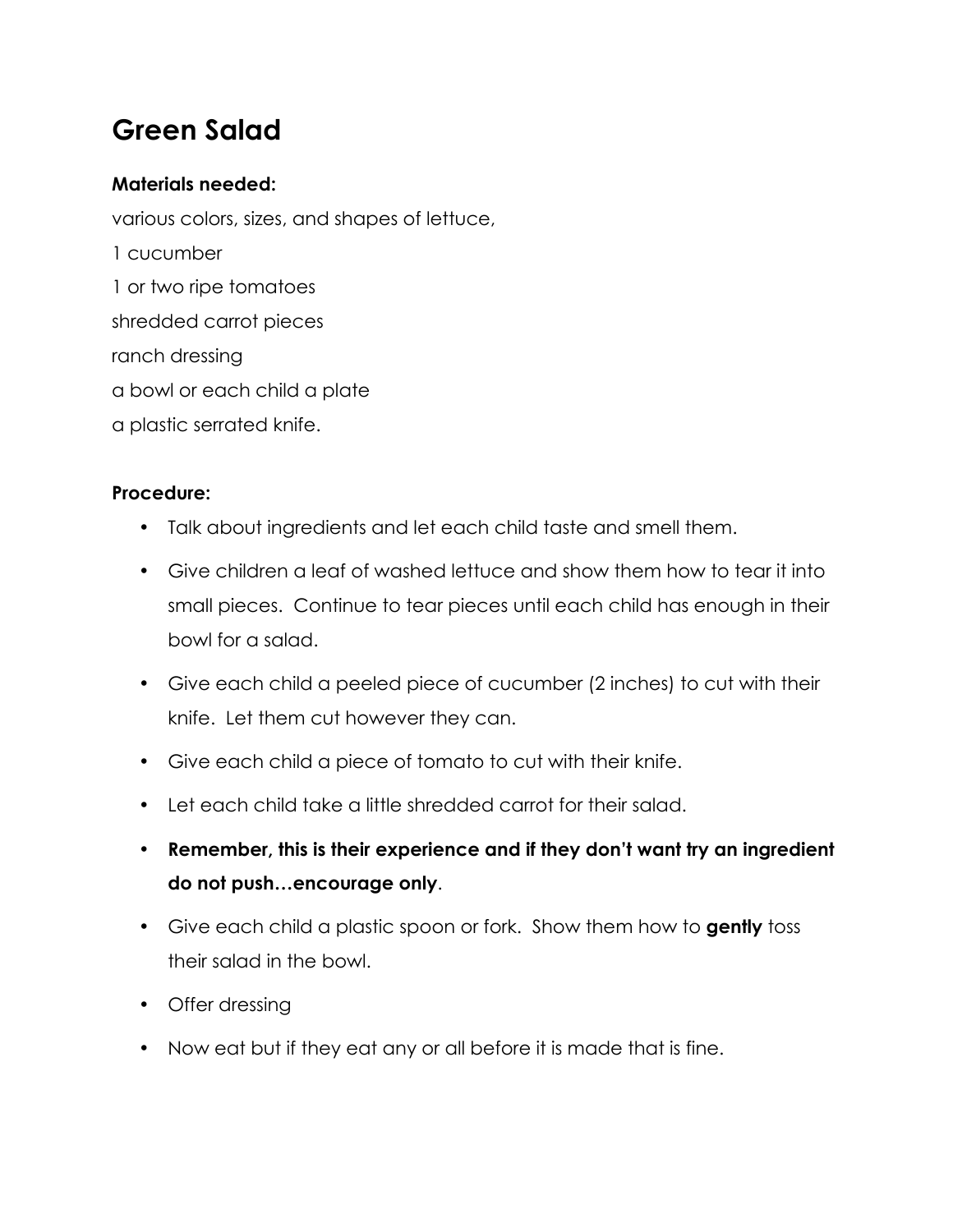# **Three Bears Porridge**

### **Materials needed:**

bowl and spoon for each child small package of instant plain oatmeal raisins dried cranberries brown sugar 1 large bowl and spoon hot water in a safe container

- Talk about ingredients and let each child taste and smell them.
- Let each child open a package of the oatmeal and pour it into the large bowl. Offer only help when needed.
- Add hot water and stir carefully. Allow the children to see and smell as the ingredients begin to cook.
- Give each child a bowl, spoon
- Serve them a portion of the oatmeal in their bowl
- Offer the brown sugar, raisins, etc. Let them stir, add a little milk if they want.
- Eat up! Remember, this is their experience. Let them make and eat it their way.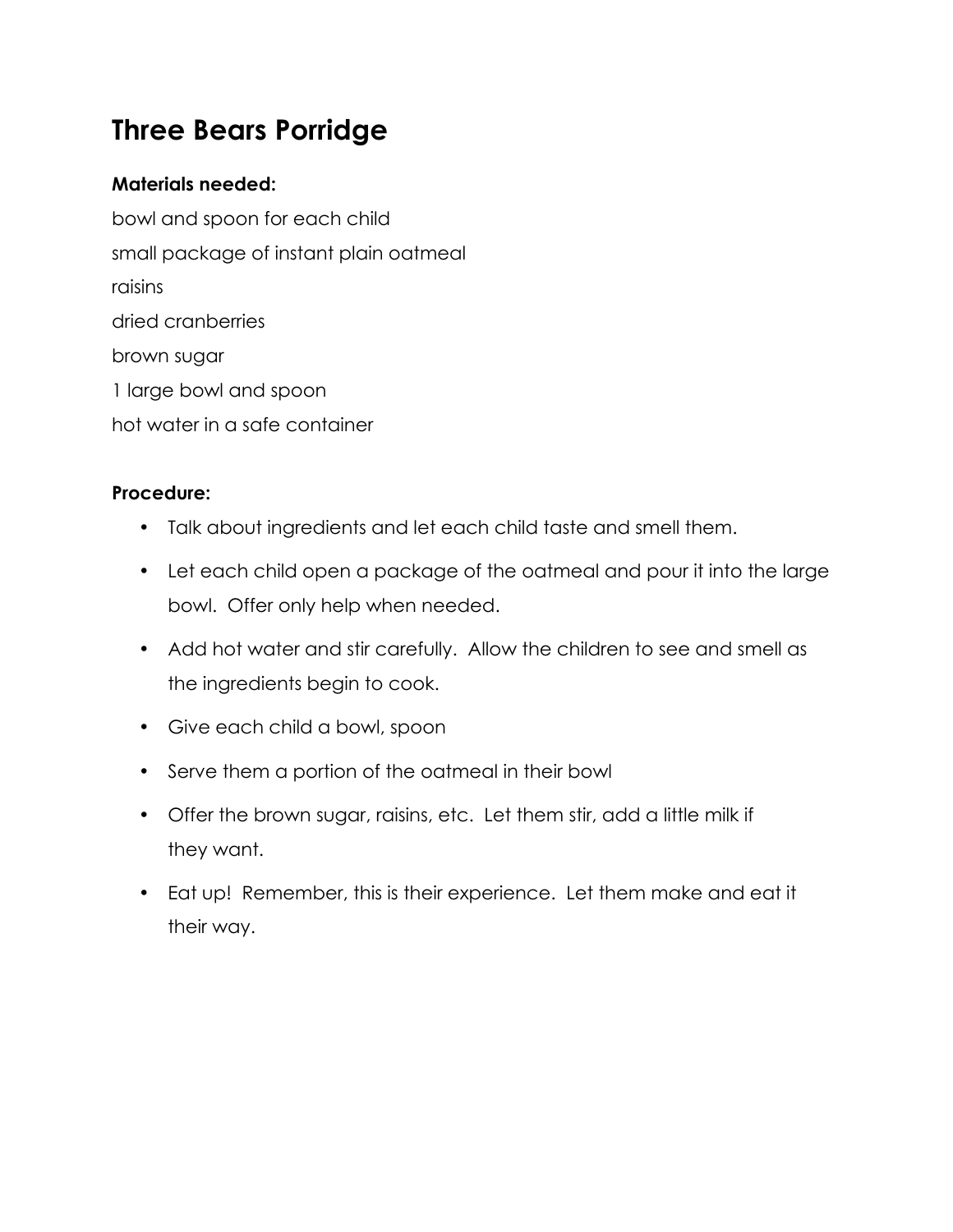# **Apple Sauce**

#### **Materials needed:**

1 half steamed soft apple for each child apple juice brown sugar cinnamon measuring spoons measuring cup bowls spoons tongue depressors blender large spoon paring knife one uncooked apple

- Talk about ingredients and let each child taste and smell them.
- Demonstrate how to peel the apple and give each child a slice of uncooked apple.
- Talk about how the apples were cooked to make them soft.
- Give each child a bowl, tongue depressor, and half an apple.
- Let children cut apple with tongue depressor.
- Talk about blender and the noise it will make
- Pour **3/4 cup** apple juice in blender first (let children take turns)
- Let each child put cut cooked apple into the blender. Now mix. (add more liquid if needed)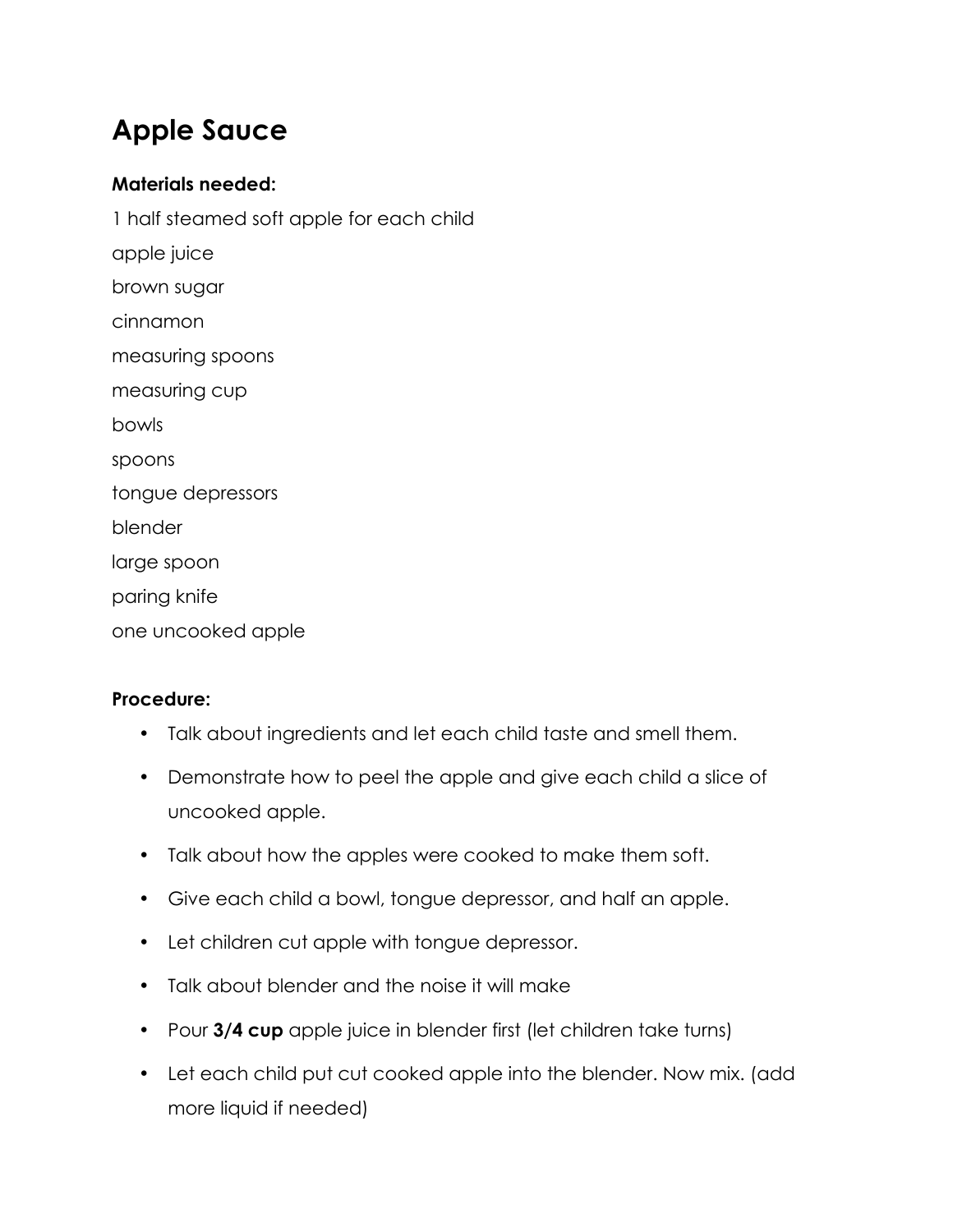- Let them taste sauce without sugar. Talk about sour and sweet.
- Add **4 TBS** of brown sugar to sauce and blend.
- Pass out sauce in bowls and let them sprinkle cinnamon on top.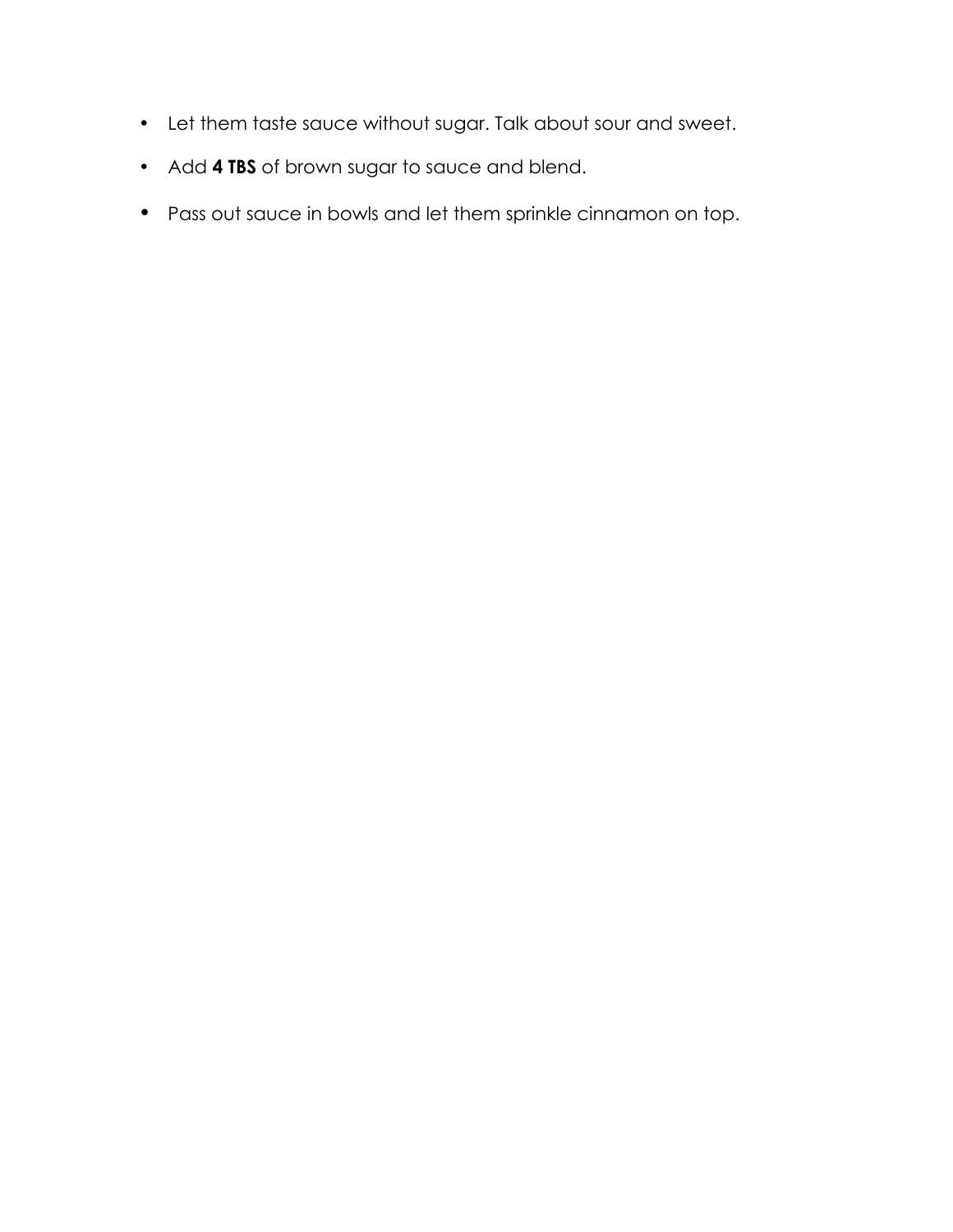# **Banana Pudding**

*Good Night, Gorilla* is a good book to read with this experience.

### **Materials needed:**

baggie for each child (bag must close tightly) 1/2 banana for each child box of instant banana pudding vanilla wafers milk large bowl spoons

- Talk about ingredients and let each child taste and smell them.
- Let children pour the box of pudding mix in bowl and add milk.
- Allow each child to have a turn to stir mixture. Set pudding aside.
- Let each child peel their half of banana. Cut a slit in the peel lengthwise to make this easier
- Give each child a baggie to put their banana in and help them to seal the bag.
- Have the children mash the banana in the bag.
- Add some pudding to each child's baggie and let him mash it together with the banana.
- Give each child a plate and squeeze the pudding from the bag onto the plate.
- Give each child some vanilla wafers and eat. If they eat any or all before it is made that is fine.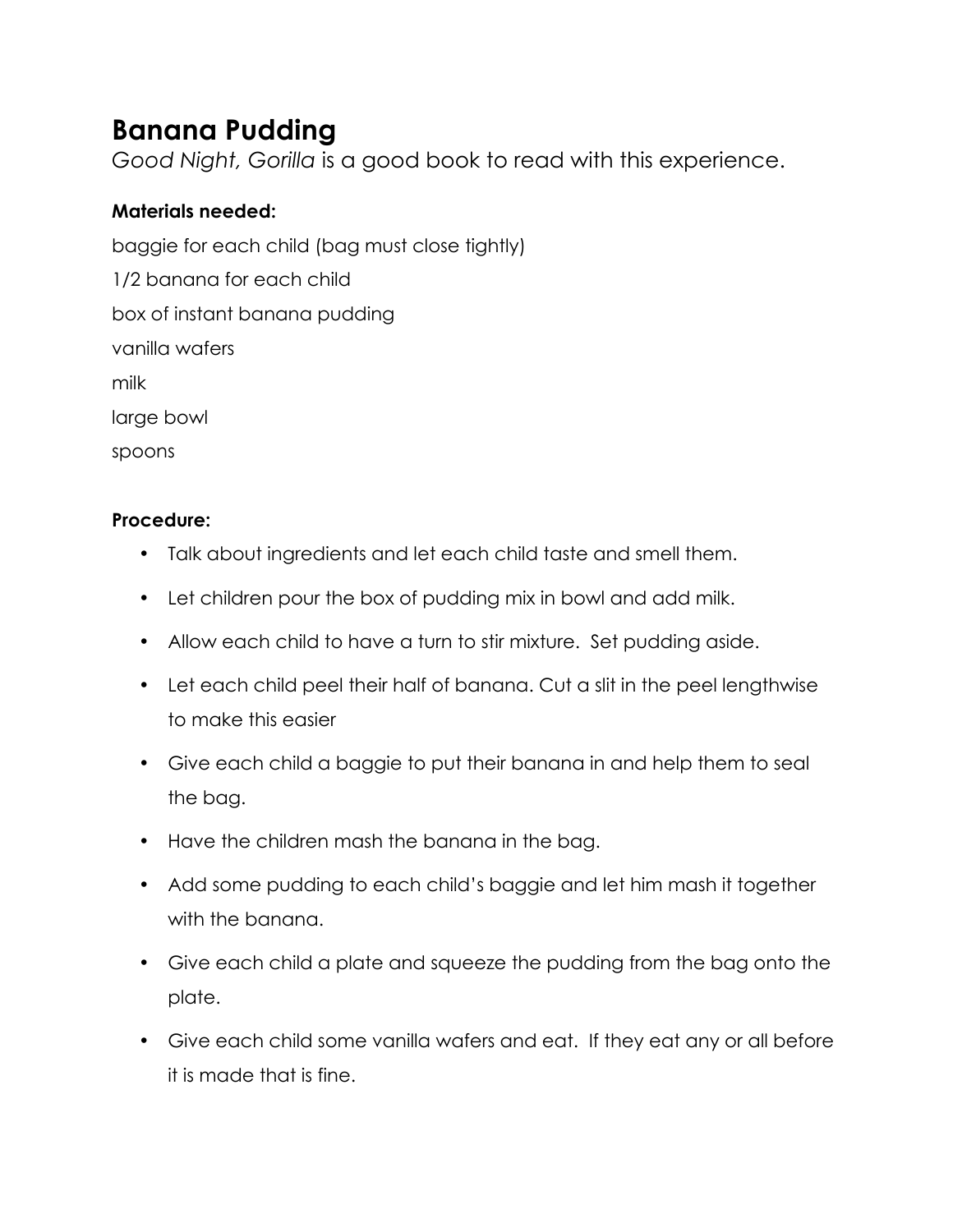# **Fruit Smoothies**

#### **Materials needed:**

a baggie for each child three different kinds of fruit (some can be frozen) ice cream or sherbet or yogurt milk or juice blender a cup for each child

- Talk about ingredients and let each child taste and smell them.
- Give each child a baggie with some of each fruit in it.
- Let children explore bag of fruit, talk about cold and different flavors
- Talk about blender and noise it will make
- Pour liquid in blender first (let each child have a turn)
- Let each child put some fruit in blender.
- Show them the ice cream, yogurt or sherbet and give each a taste.
- Add sherbet, yogurt or ice cream to mixture and blend.
- Continue to add ingredients to get desired thickness (juice liquefies and ice cream, yogurt or sherbet thickens)
- Now pour into cups and drink.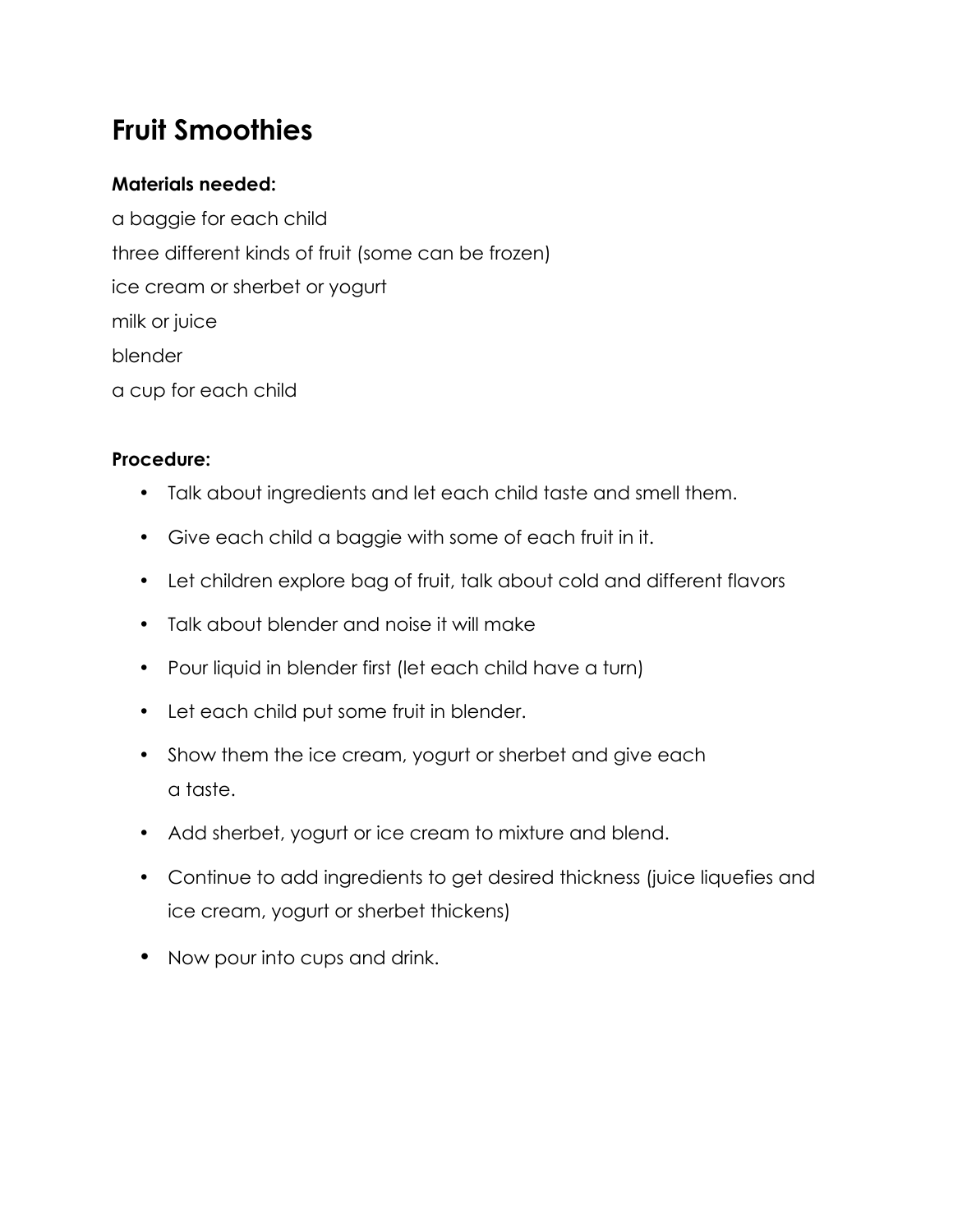# **Truck Sandwiches**

### **Materials needed:**

one slice of bread per child peanut butter or cream cheese mixed with jelly Ritz bits sandwich-crackers or other small round cracker raisins stick pretzels small paper plates tongue depressors truck shaped cookie cutter or other vehicle.

- Talk about ingredients and let each child taste and smell them.
- Give each child a plate, two 1/2 slices of bread, a dollop of peanut butter or the cream cheese jelly spread, and a tongue depressor.
- Help each child cut the vehicle shapes out of the bread
- Let the children spread the cream cheese or peanut butter on their bread.
- Let them put the other slice on top.
- Give each child four sandwich crackers for wheels
- Show them how to glue wheels on car with peanut butter or cream cheese spread. Put two on one side and two on the other so that the car stands up on end.
- Give each child some raisins and pretzels to decorate
- Now eat but if they have eaten any or all before it is made that is ok. Remember, this is their experience.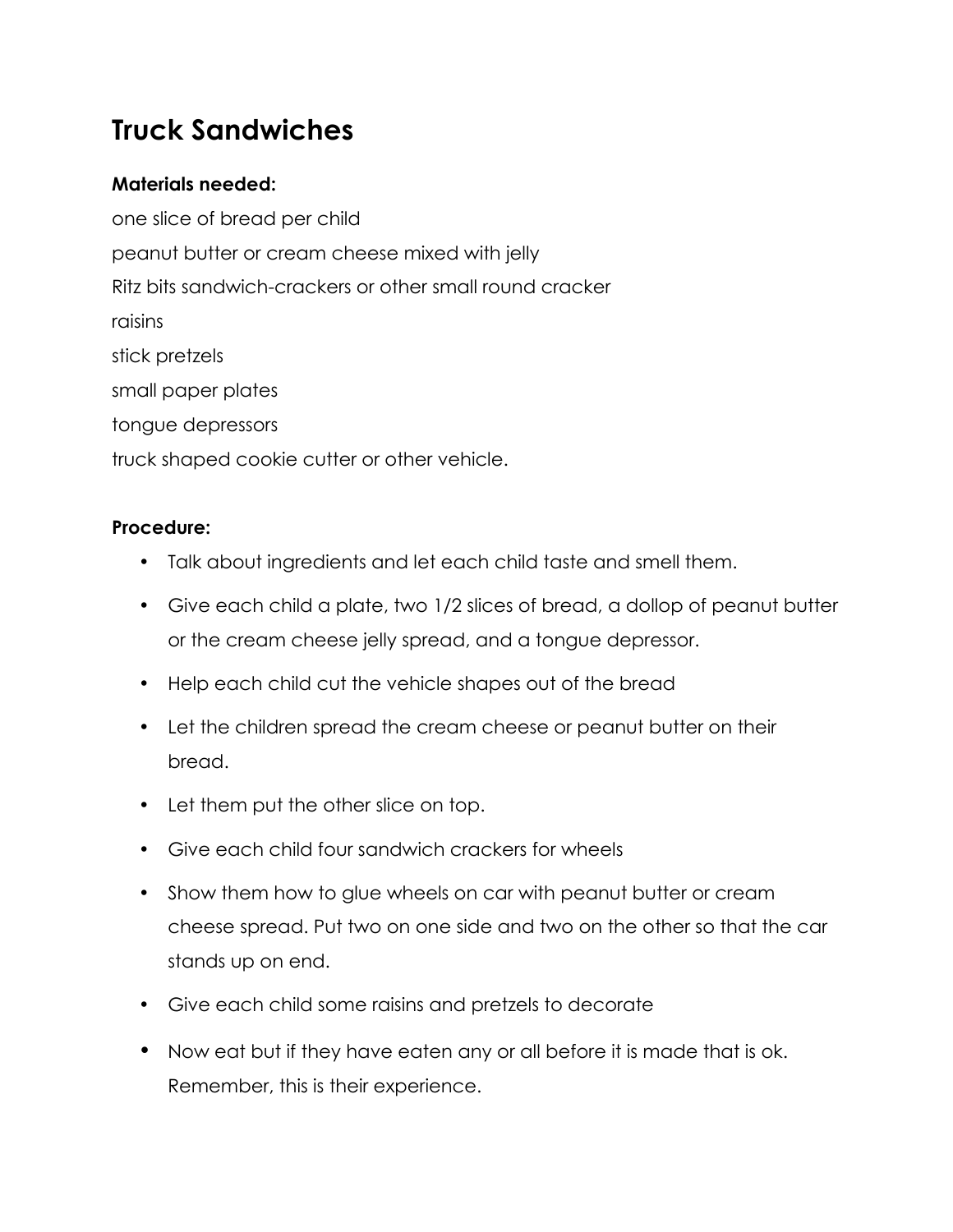### **Bear Mix Bars**

#### **Materials needed:**

baggie for each child three kinds of cereal chocolate chips marshmallows raisins coconut large bowl cooking pan large spoon

- Give each child a baggie to put samples of each item into.
- As you introduce each item let them have a small amount for their baggie. They can pretend to be a bear collecting food.
- Let children help add each ingredient to large bowl
	- o 1/2 cup mini marshmallows
	- o 1/2 cup Cheerios
	- o 1/2 cup Golden Grahams
	- o 1/2 cup Rice Krispies
	- o 1/4 cup chocolate chips
	- o 1/4 cup raisins
	- o 1/4 cup coconut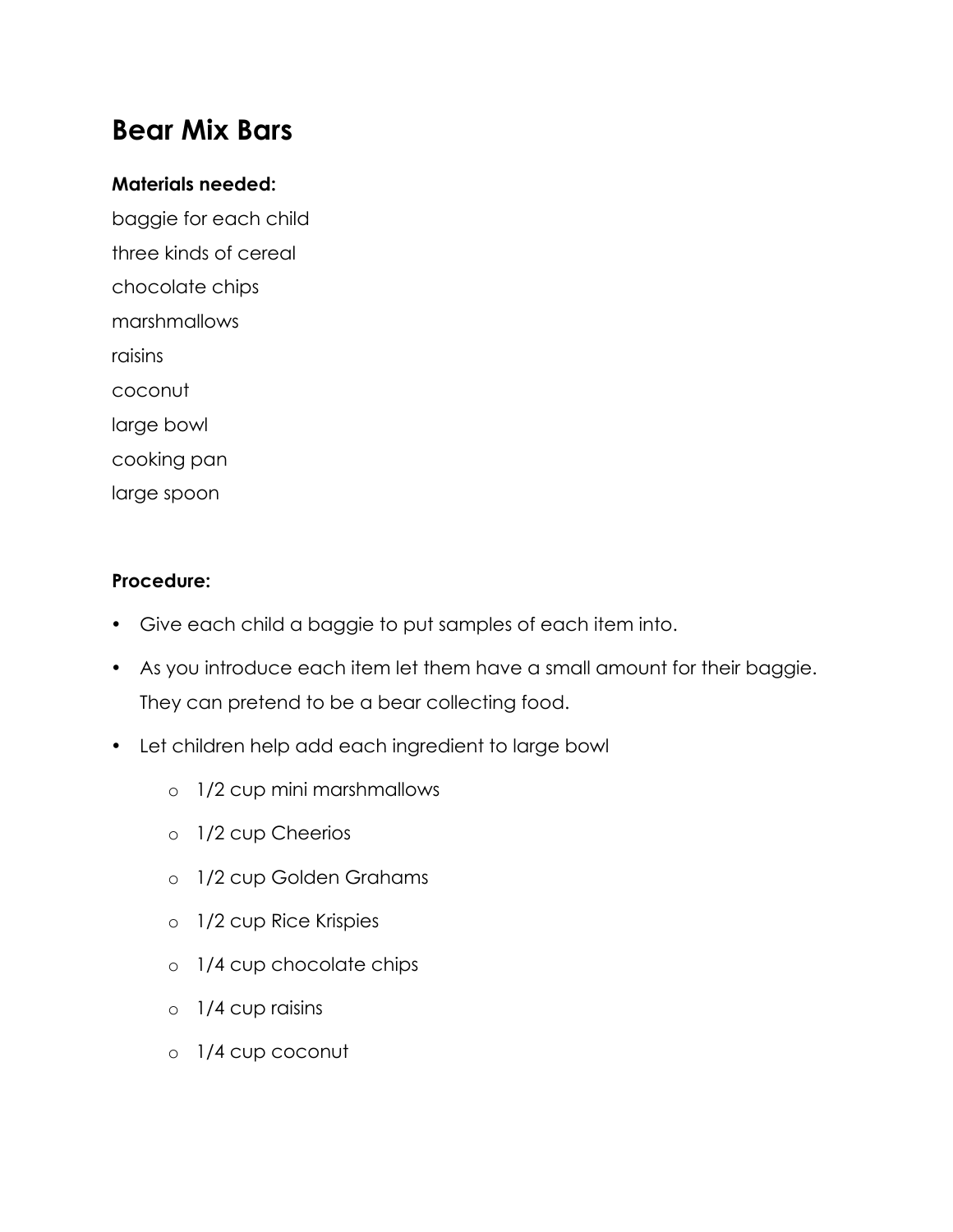- They can eat or shake up their own mix in the baggie.
- Let children help stir mix in the bowl.
- Pour into a pan to bake in oven. Talk about heat and oven. Bake 5 min. in a 250 degree oven.
- Sing a bear song or read a book while baking.
- Let cool and cut into squares to eat.